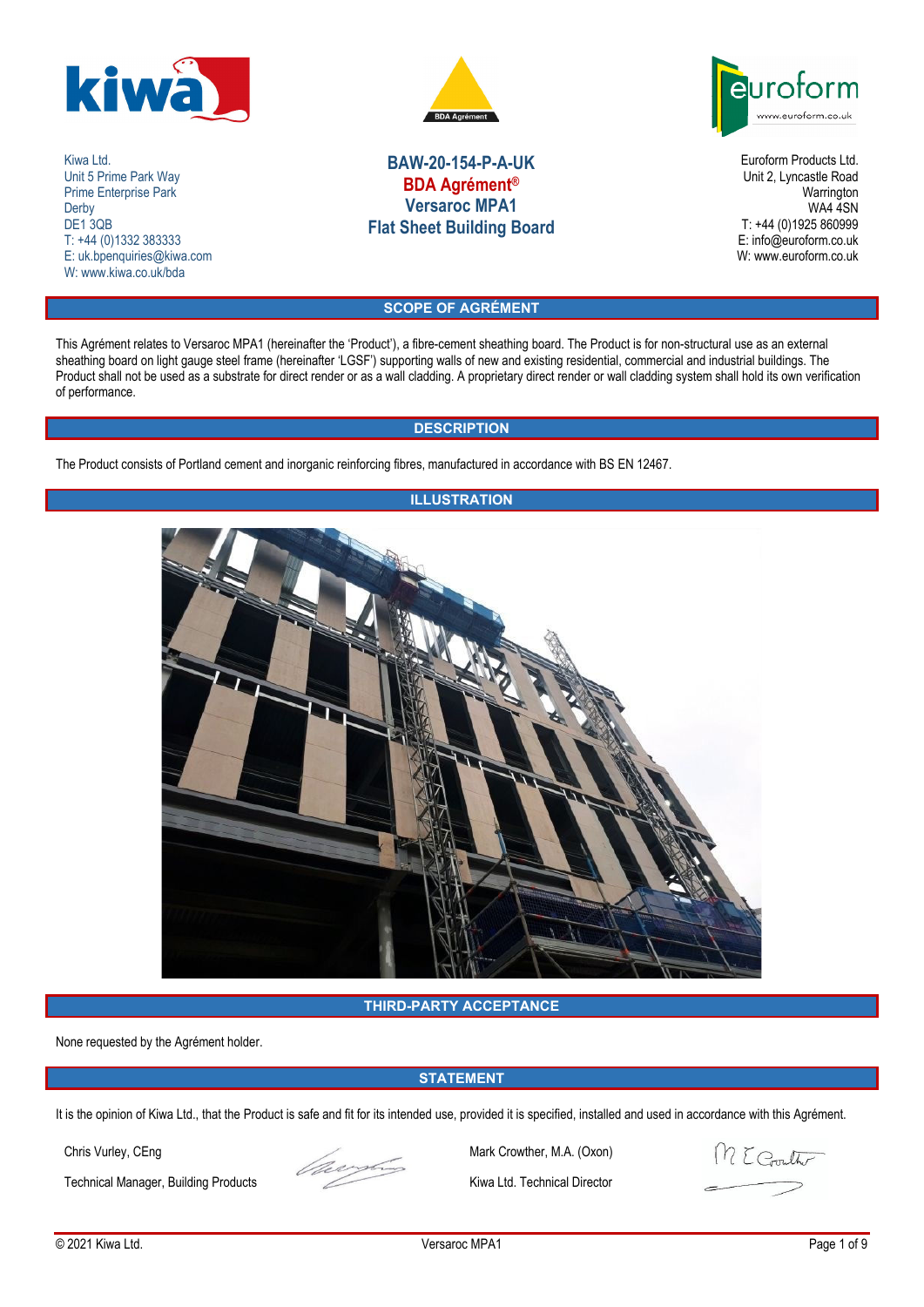## **SUMMARY OF AGRÉMENT**

This document provides independent information to specifiers, building control personnel, contractors, installers and other construction industry professionals considering the safety and fitness for the intended use of the Product. This Agrément covers the following:

- Conditions of use;
- Production Control, Quality Management System and the Annual Verification Procedure;
- Product components and ancillary items, points of attention for the Specifier and examples of details;
- Installation;
- Independently assessed Product characteristics and other information;
- Compliance with national Building Regulations, other regulatory requirements and Third-Party Acceptance, as appropriate;
- Sources.

## **MAJOR POINTS OF ASSESSMENT**

**Strength** - the Product can be incorporated in a building subject to typical wind actions encountered in the UK (see section 2.2.9).

**Moisture control** - the Product has adequate resistance to moisture (see section 2.2.10).

**Fire performance** - the Product is classified as European Classification A1, in accordance with BS EN 13501-1 (see section 2.2.11).

**Durability** - the Product shall have a service life durability equivalent to that of the building into which it is incorporated (see section 2.2.12).

**UKCA and CE marking** - the Agrément holder has responsibility for conformity marking, in accordance with all relevant British and European Product Standards (see section 2.2.13).

## **CONTENTS**

#### **Chapter 1 - General considerations**

- 1.1 Conditions of use
- 1.2 Production Control and Quality Management System
- 1.3 Annual Verification Procedure continuous surveillance
- **Chapter 2 Technical assessment**
- 2.1 Product components and ancillary items
- 2.2 Points of attention to the Specifier
- 2.3 Examples of typical details
- 2.4 Installation
- 2.5 Independently assessed Product characteristics

#### **Chapter 3 - CDM, national Building Regulations and Third-Party Acceptance**

- 3.1 The Construction (Design and Management) Regulations 2015 and The Construction (Design and Management) Regulations (Northern Ireland) 2016
- 3.2 The national Building Regulations
- 3.3 Third-Party Acceptance
- **Chapter 4 Sources**
- **Chapter 5 Amendment history**
- **Chapter 6 Conditions of use**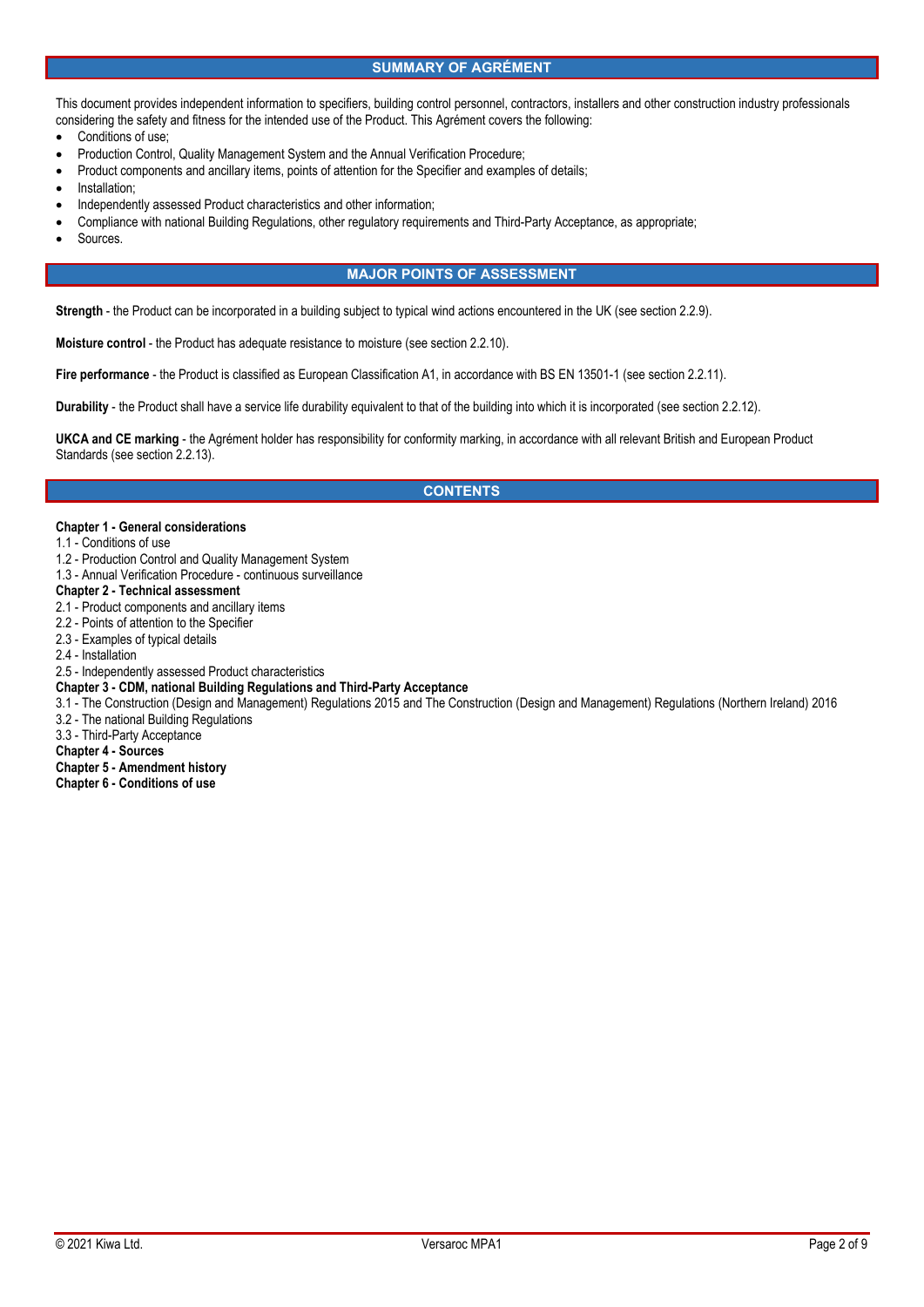## **1.1 - CONDITIONS OF USE**

## **1.1.1 Design considerations**

See section 2.2.

#### **1.1.2 Application**

The assessment of the Product relates to its use in accordance with this Agrément and the Agrément holder's requirements.

#### **1.1.3 Assessment**

Kiwa Ltd. has assessed the Product in combination with relevant test reports, technical literature, the Agrément holder's quality plan, DoPs and site visit as appropriate.

## **1.1.4 Installation supervision**

The quality of installation and workmanship must be controlled by a competent person who must be an employee of the installation company.

The Product shall be installed strictly in accordance with the instructions of the Agrément holder and the requirements of this Agrément.

#### **1.1.5 Geographical scope**

The validity of this document is limited to England, Wales, Scotland and Northern Ireland, with due regard to Chapter 3 of this Agrément (CDM, national Building Regulations and Third-Party Acceptance).

#### **1.1.6 Validity**

The purpose of this BDA Agrément® is to provide for well-founded confidence to apply the Product within the Scope described. The validity of this Agrément is three years after the issue date, and as published on www.kiwa.co.uk/bda.

## **1.2 - PRODUCTION CONTROL AND QUALITY MANAGEMENT SYSTEM**

Kiwa Ltd. has determined that the Agrément holder fulfils all obligations in relation to this Agrément, in respect of the Product.

The initial audit demonstrated that the Agrément holder has a satisfactory Quality Management System (QMS) and is committed to continuously improving their quality plan. Document control and record-keeping procedures were deemed satisfactory. A detailed Production Quality Specification (PQS) has been compiled to ensure traceability and compliance under the terms of this Agrément.

## **1.3 - ANNUAL VERIFICATION PROCEDURE - CONTINUOUS SURVEILLANCE**

To demonstrate that the Product conforms with the requirements of the technical specification described in this Agrément, an Annual Verification Procedure has been agreed with the Agrément holder in respect of continuous surveillance and assessment, and auditing of the Agrément holder's QMS.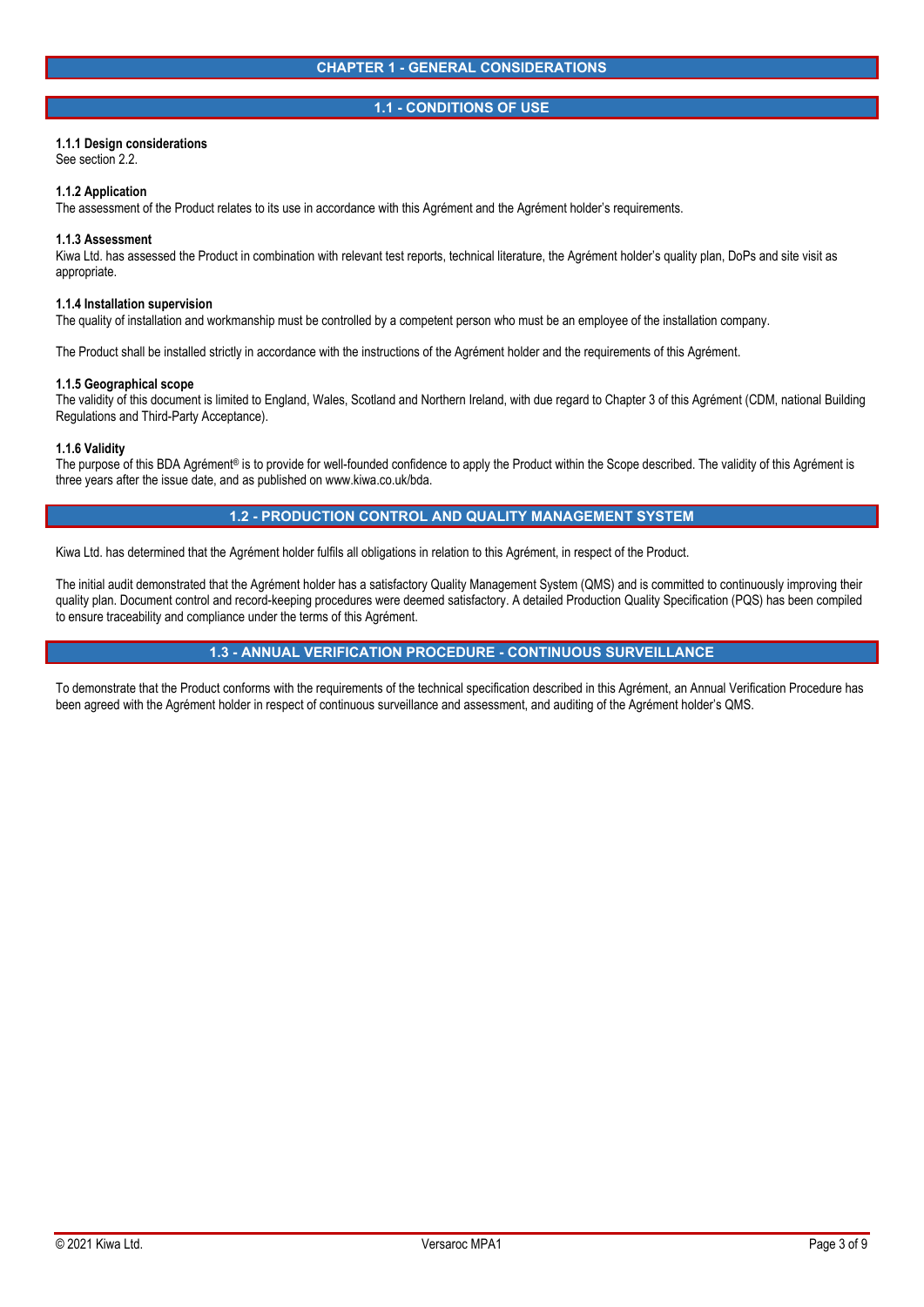## **CHAPTER 2 - TECHNICAL ASSESSMENT**

This Agrément does not constitute a design guide for the Product. It is intended as an assessment of safety and fitness for purpose only.

## **2.1 - PRODUCT COMPONENTS AND ANCILLARY ITEMS**

## **2.1.1 Components included within the scope of this Agrément**

The following components are integral to the use of the Product:

| <b>Product</b>     | <b>Description</b>                                                    | <b>Dimensions</b>                               |
|--------------------|-----------------------------------------------------------------------|-------------------------------------------------|
| Versaroc MPA1      | fibre-cement board comprising ordinary Portland cement                | 1200 mm by 2400 mm, available in 9, 12 or 15 mm |
|                    | reinforced with inorganic fibres; mean density 1360 kg/m <sup>3</sup> | thicknesses                                     |
| mechanical fixings | EMF1 self-drilling/self-tapping screws                                | 4.8 mm diameter by 45 mm long                   |
|                    | EMF2 self-drilling/self-tapping screws                                | 4.8 mm diameter by 35 mm long                   |

#### **2.1.2 Ancillary items falling outside the scope of this Agrément**

Ancillary items detailed in this section may be used in conjunction with the Product but fall outside the scope of this Agrément:

- LGSF supporting wall;
- Versatape for covering open joints;
- Versaseal® intumescent joint compound for filling open joints.

## **2.2 - POINTS OF ATTENTION TO THE SPECIFIER**

#### **2.2.1 Design responsibility**

A Specifier may undertake a project-specific design, in which case it is recommended that the Specifier co-operates closely with the Agrément holder. The Specifier or installing contractor is responsible for the final as-built design.

#### **2.2.2 Applied building physics (heat, air, moisture)**

A competent specialist shall check the hygrothermal behaviour of a project specific design incorporating the Product and, if necessary, can offer advice in respect of improvements to achieve the final specification. The Specialist can be either a qualified employee of the Agrément holder or a suitably qualified consultant (in which case it is recommended that the consultant Specialist co-operates closely with the Agrément holder).

## **2.2.3 General design considerations**

The supporting wall shall be structurally sound, designed and constructed in accordance with the requirements of the relevant national Building Regulations and Standards, namely:

- BS EN 1090-2;
- BS EN 1993-1-1;
- BS EN 1993-1-3.

During construction, the Product shall:

- be covered with a breather membrane; without a covering, water can penetrate a wall via taped open joints, fasteners and penetrations (e.g. flues, ducts);
- include appropriate detailing with respect to damp proofing at penetrations, openings, eaves and sole plates;
- include a drained cavity between the breather membrane and cladding. The width of the drained cavity is determined by the cladding finish and shall be a minimum of 15 mm.

When using the Product as sheathing at the warm side of framed walls, use a Vapour Control Layer (VCL) at the interior (warm) side of the external wall to limit the risk of interstitial condensation.

LGSF studs shall have minimum dimensions specified by a suitably qualified engineer. Fixings for use with:

- 1-2 mm thick LGSF studs shall be EMF1 self-drilling/self-tapping screws;
- 2-3 mm thick LGSF studs shall be EMF2 self-drilling/self-tapping screws;
- LGSF studs shall have a maximum spacing of 600 mm.

Studding and framing shall be adequately supported by noggins to ensure rigidity.

#### **2.2.4 Project-specific design considerations**

The project-specific design shall take into account the service life durability required - see section 2.2.12.

The project-specific design shall take into account the requirements of the national Building Regulations - see section 3.2.

No pre-installation survey is required.

For the purpose of thermal transmittance (hereinafter 'U-value') calculations for a completed wall construction, and to determine if the requirements (of legislation or other statutes) are met, the thermal resistances of wall assemblies shall be calculated in accordance with BS EN ISO 6946, BRE Report 443 and BS 5250 as appropriate.

The Product can limit the air permeability of a wall when all open joints and penetrations are properly sealed using Versatape - see section 2.5.4.

#### **2.2.5 Permitted applications**

Only applications designed according to the specifications given in this Agrément are permitted. In each case, the Specifier and Installer shall co-operate closely with the Agrément holder.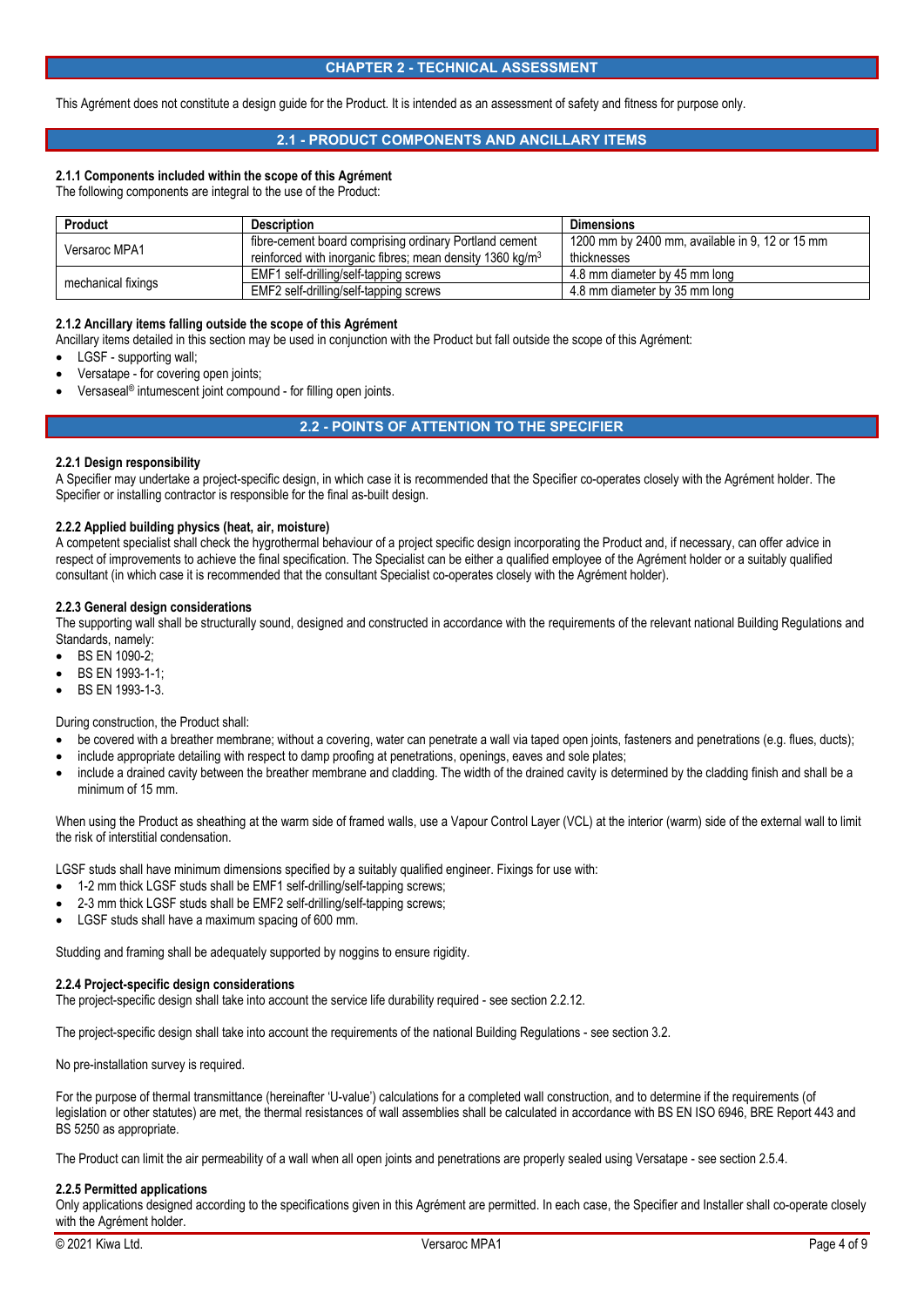## **2.2.6 Installer competence level**

The Product shall be installed strictly in accordance with the instructions of the Agrément holder and the requirements of this Agrément.

Installation can be undertaken by competent persons experienced in this sort of work.

## **2.2.7 Delivery, storage and site handling**

The Product is delivered to site in suitable packaging, bearing the Product name, the Agrément holder's name and the BDA Agrément® logo incorporating the number of this Agrément.

Prior to installation, store the Product in accordance with the Agrément holder's requirements. Good housekeeping protocols shall be followed to avoid damage.

The Product shall be:

- received palletised in a dry state, with pallets protected from weather by plastic sheeting or similar;
- stored flat on elevated pallets in a well-ventilated, covered area, protected from rain, frost, humidity and damp.

When manually handling the Product, it shall be carried vertically.

#### **2.2.8 Maintenance and repair**

Once installed, the Product does not require regular maintenance. For advice in respect of repair, consult the Agrément holder.

#### **Performance factors in relation to the Major Points of Assessment**

#### **2.2.9 Strength**

Wind actions shall be calculated in accordance with BS EN 1991-1-4. Special consideration shall be given to locations with high wind-load pressure coefficients, as additional fixings may be necessary.

The Product:

- does not contribute to the racking resistance of LGSF supporting walls; LGSF supporting walls shall withstand racking forces by use of appropriate anchors, plates, braces and connections;
- has been tested in accordance with CWCT Standard Test Methods for Building Envelope and achieved ± 2.4 kPa for serviceability and ± 3.2 kPa for safety. In accordance with BS EN 1990, it is recommended that a partial load factor of 1.5 is used to determine the design wind load to be resisted by the completed wall (see section 2.5.1);
- meets the requirements for Category A, Class 2 fibre-cement boards, in accordance with BS EN 12467 (see section 2.5.1).

Specifiers shall ensure that the LGSF supporting wall has adequate strength to resist all lateral (and any other) loads on its own. No contribution may be assumed from the Product in this regard.

Cladding support brackets and any other applied loads shall be fixed back through the Product to the LGSF supporting wall.

## **2.2.10 Moisture control**

## **Water impermeability**

The Product meets the requirements of Category A with regard to water impermeability when tested in accordance with BS EN 12467.

External walls shall:

- have suitable weather protection on the outside;
- incorporate a ventilated cavity.

The Product shall be treated as a conventional sheathing board with regard to detailing and damp-proofing at openings, eaves and sole plates, and the fixing of wall ties. Where required by the project-specific design, the addition of a breather membrane shall be in accordance with BS 5250.

#### **Moisture movement**

The Product is resistant to moisture movement, in accordance with BS EN 12467.

## **2.2.11 Fire performance**

The Product is classified as:

- European Classification A1, in accordance with BS EN 13501-1;
- non-combustible and is not subject to any restriction on building height or proximity to boundaries.

The fire resistance of walls is based on the occupancy, size and use of a building and shall be a minimum of 30 minutes. It is then specified in 60-minute intervals thereafter. The fire resistance shall be confirmed by tests or assessments by a suitably accredited laboratory.

It is recommended that open joints are either filled using Versaseal® intumescent joint compound or covered with Versatape.

In all constructions, cavity barriers shall be provided to comply with the relevant provisions of the national Building Regulations.

Specifiers shall refer to the relevant national Building Regulations for detailed conditions of use regarding requirements for substrate fire performance, cavity closers and barriers, fire stopping of service penetrations and combustibility limitations for other materials, thermal insulation, cladding and components used in the overall wall construction.

#### **2.2.12 Durability**

The service life durability of the Product shall have a service life durability equivalent to that of the building into which it is incorporated. The expected lifespan of the building itself should be at least 60-years.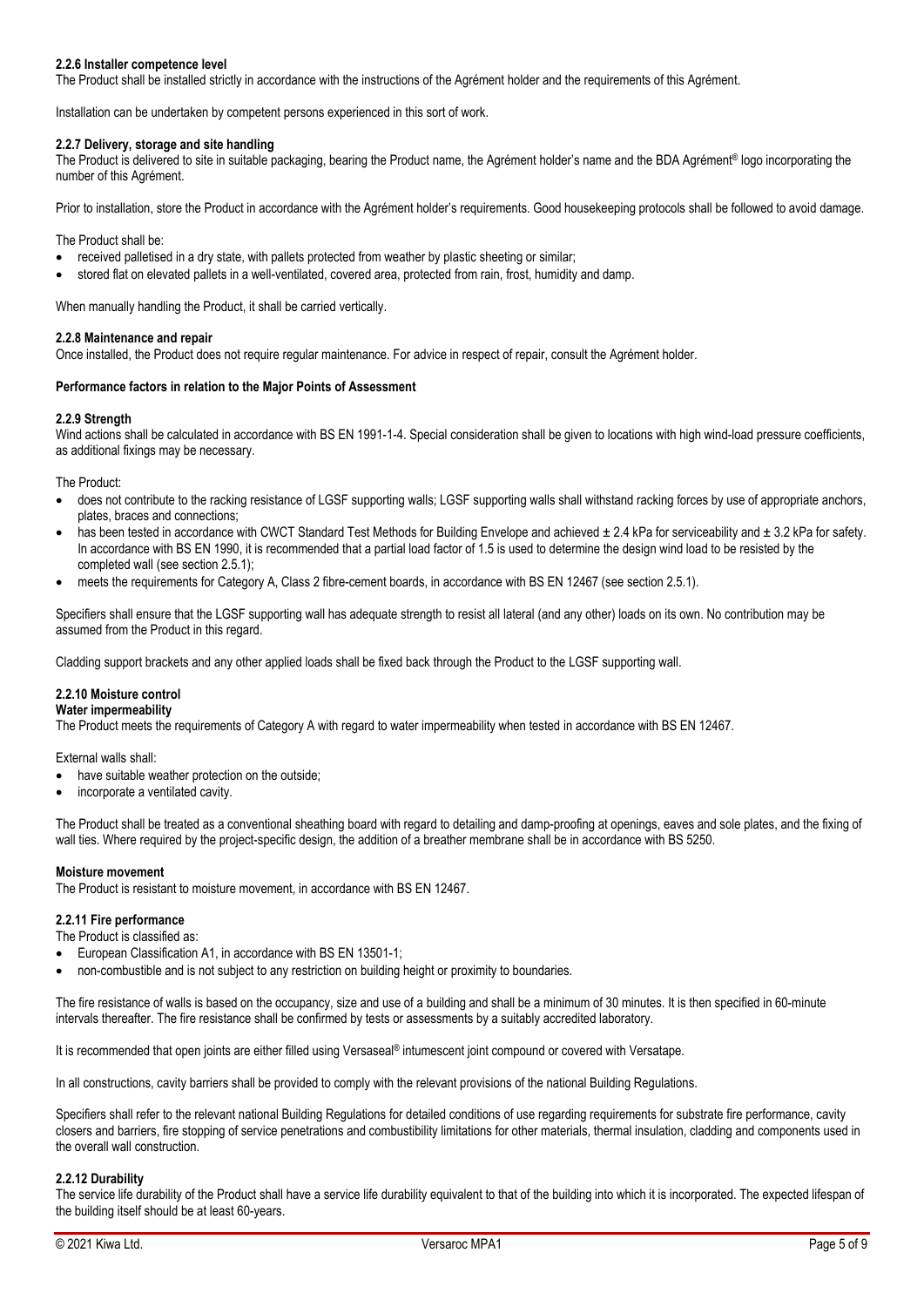## **2.3 - EXAMPLES OF TYPICAL DETAILS**



#### Note A:

 the first fixing from the corner for both horizontal and vertical fixings shall be 40 mm from the edge of the Product.

|                        | Fixing centres (mm) |     |     |  |
|------------------------|---------------------|-----|-----|--|
| Product thickness (mm) |                     |     | ⌒⊿  |  |
| $9 - 12$               | 15                  | 300 | 600 |  |

## **Diagram 1** - fixing centres **Diagram 2** - recommended Product configuration (brick bond)



Note:

- four-way joints are not recommended;
- minimum Product width shall not be less than 600 mm.

**2.4 - INSTALLATION** 

The Product shall be installed strictly in accordance with the instructions (hereinafter 'Installation Manual') of the Agrément holder and the requirements of this Agrément.

## **2.4.1 Installer competence level**

See section 2.2.6.

#### **2.4.2 Delivery, storage and site handling**

See section 2.2.7.

## **2.4.3 Project-specific installation considerations**

No pre-installation survey is required for the installation of the Product.

#### **2.4.4 Preparation**

The following considerations apply before starting work:

the LGSF supporting wall shall be correctly constructed and structurally sound.

The following works shall be undertaken before the installation of the Product:

- check that the edges of the Product are sound; discard damaged Product or cut away damaged edges;
- check the alignment of LGSF studs for level and plumb; ensure no members are distorted.

## **2.4.5 Outline installation procedure**

The detailed installation sequence can be found in full in the Agrément holder's Installation Manual.

The key sequence for installation is:

- ensure the Product is the correct size to allow for correct arrangement;
- fix the Product using the correct fixing centres;
- use fixings with a regular spacing along the perimeter of the Product; space fixings in the centre of the Product at a maximum of twice that of the spacing of the perimeter fixings;
- fill open joints using Versaseal® intumescent joint compound or cover with Versatape;
- maintain a joint of 3-6 mm between each Product to allow movement due to moisture and temperature.

## **2.4.6 Finishing**

The following finishing is required on completion of the installation:

cover the Product with a breather membrane.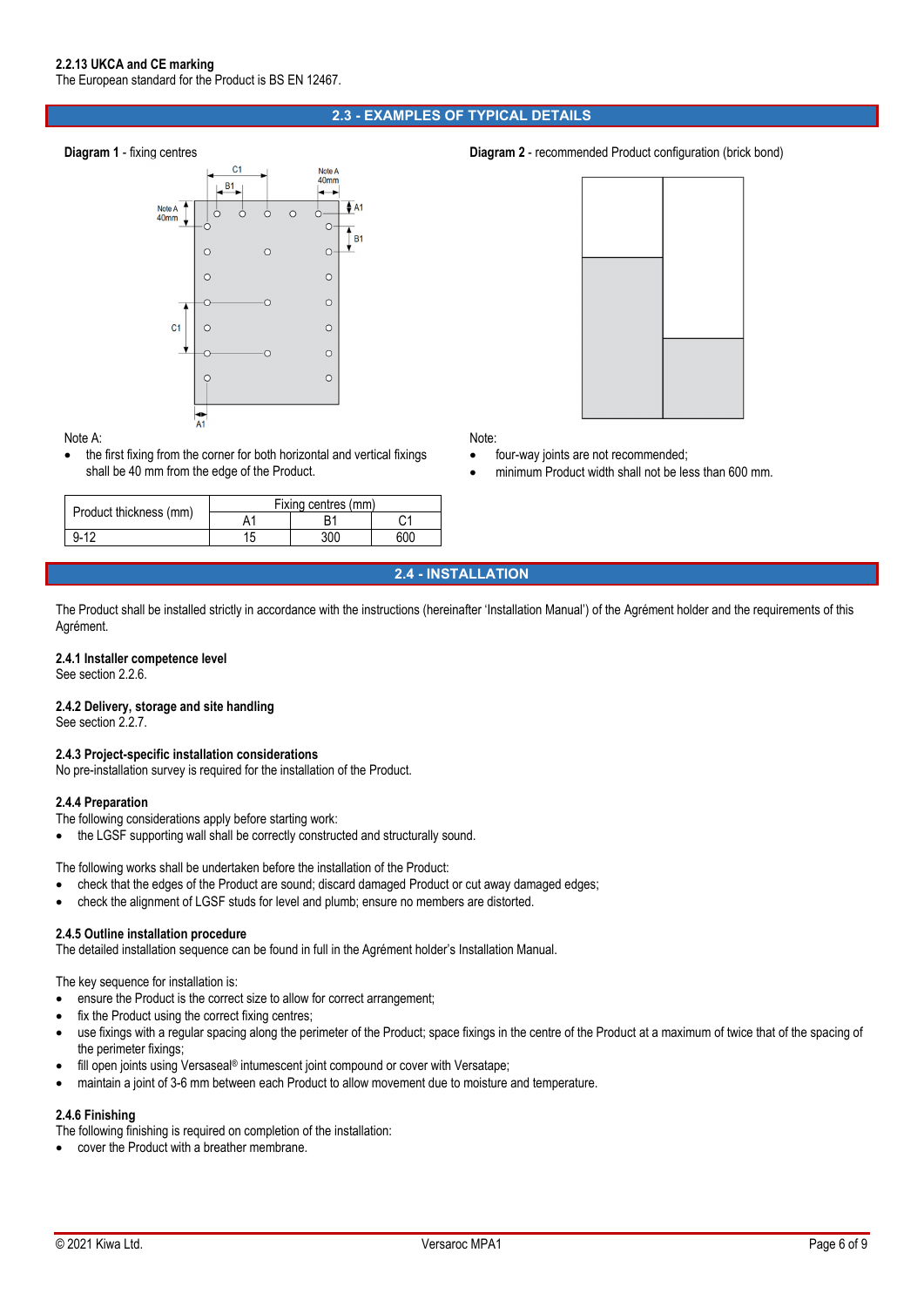## **2.5 - INDEPENDENTLY ASSESSED PRODUCT CHARACTERISTICS**

## **2.5.1 Strength**

| Test                                |                                        | <b>Standard</b> | Result                       |
|-------------------------------------|----------------------------------------|-----------------|------------------------------|
| Wind-uplift resistance <sup>^</sup> | (serviceability)<br>desian<br>ı load   | <b>CWCT</b>     | 4VD <sub>2</sub><br>NL.      |
|                                     | (safety).<br>test<br>(suction)<br>peak |                 | ົ^ レD <sub>∩</sub><br>J.ZN a |

^ values for LGSF supporting walls constructed from 50 mm by 92.4 mm by 1.2 mm thick studs at 600 mm centres with EMF1 self-drilling/self-tapping screws at 300 mm centres along the perimeter and 600 mm centres to the intermediate studs

| 2.5.2 Moisture control   |                    |             |  |
|--------------------------|--------------------|-------------|--|
| Test                     | Standard           | Result      |  |
| Water impermeability     | <b>BS EN 12467</b> | Pass        |  |
| Moisture movement (mean) |                    | $0.0148~\%$ |  |
|                          |                    |             |  |

| 2.5.3 Fi<br><b>tormance</b><br>. ne<br>⊤ıre                                    |                                  |                          |  |
|--------------------------------------------------------------------------------|----------------------------------|--------------------------|--|
| <b>Test</b>                                                                    | <b>Ctondora</b><br>anuaru<br>ייכ | Result                   |  |
| $\overline{\phantom{a}}$<br>-<br>classification<br>Кe<br>∖ fire<br>ction<br>to | 1000<br>DC<br>טש<br>ו טטטו       | <u>д</u><br>$\mathsf{L}$ |  |

## **2.5.4 Other material properties**

| Test                                                                    |                                                      | <b>Standard</b>     | Result         |
|-------------------------------------------------------------------------|------------------------------------------------------|---------------------|----------------|
| Air leakage rate of Product                                             | with 1 mm joint unsealed <sup>^</sup>                | <b>BS EN 12114</b>  | $4.75$ l/m/s   |
| with open joints                                                        | with 1 mm joint sealed using Versatape <sup>**</sup> |                     | no air leakage |
| Durability against soak/dry, warm water soak, freeze/thaw and heat/rain |                                                      | <b>BS EN 12467</b>  | Category A     |
| Thermal conductivity $(\lambda_D)$                                      |                                                      | <b>ASTM C518-17</b> | 0.260 W/mK     |
|                                                                         |                                                      |                     |                |

^ total air flow =  $6.22$   $\frac{1}{s}$ 

 $^{\prime\prime}$  total air flow = 2.74 l/s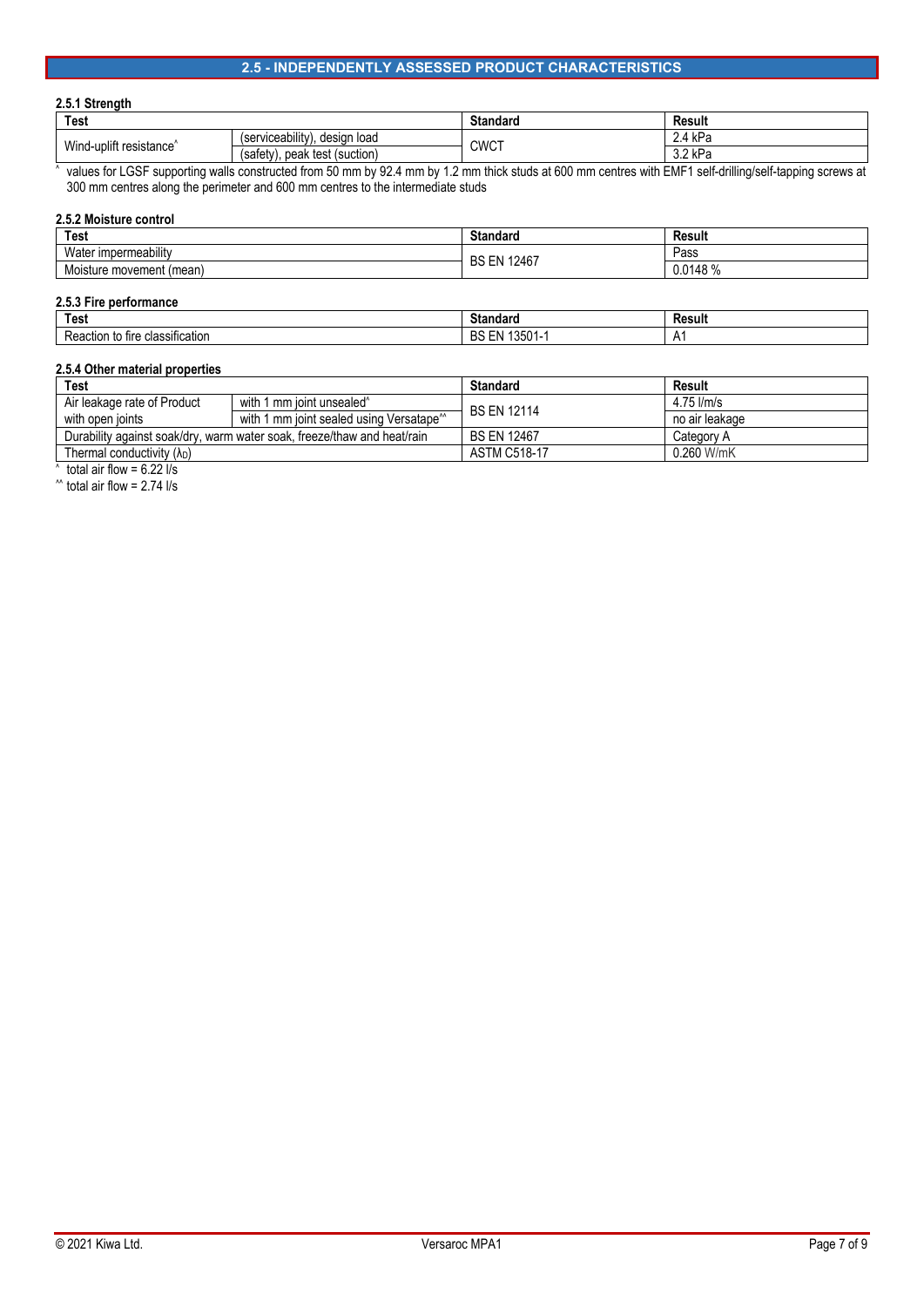## **CHAPTER 3 - CDM, NATIONAL BUILDING REGULATIONS AND THIRD-PARTY ACCEPTANCE**

## **3.1 - THE CONSTRUCTION (DESIGN AND MANAGEMENT) REGULATIONS 2015 AND THE CONSTRUCTION (DESIGN AND MANAGEMENT) REGULATIONS (NORTHERN IRELAND) 2016**

Information in this Agrément may assist the client, Principal Designer/CDM co-ordinator, designer and contractors to address their obligations under these Regulations.

## **3.2 - THE NATIONAL BUILDING REGULATIONS**

In the opinion of Kiwa Ltd., the Product, if installed and used in accordance with Chapter 2 of this Agrément, can satisfy or contribute to satisfying the relevant requirements of the following national Building Regulations.

This Agrément shall not be construed to confer compliance of any project-specific design with the national Building Regulations.

## **3.2.1 - ENGLAND THE BUILDING REGULATIONS 2010 AND SUBSEQUENT AMENDMENTS**

- A1 Loading the Product can withstand wind pressures when installed on a suitable supporting wall
- B4(1) External fire spread the Product can adequately resist the spread of fire over walls and from one building to another
- C<sub>2</sub>(b) Resistance to moisture the Product can resist the passage of moisture when installed in accordance with the requirements of this Agrément
- Regulation 7(1) Materials and workmanship the Product is manufactured from suitably safe and durable materials for its application and can be installed to give a satisfactory performance provided it is installed in accordance with the requirements of this Agrément
- Regulation 7(2) Materials and workmanship the Product can contribute to satisfying this Requirement

## **3.2.2 - WALES**

## **THE BUILDING REGULATIONS 2010 AND SUBSEQUENT AMENDMENTS**

- A1 Loading the Product can withstand wind pressures when installed on a suitable supporting wall
- B4(1) External fire spread the Product can adequately resist the spread of fire over walls and from one building to another
- C2(b) Resistance to moisture the Product can resist the passage of moisture when installed in accordance with the requirements of this Agrément
- Regulation 7(1) Materials and workmanship the Product is manufactured from suitably safe and durable materials for its application and can be installed to give a satisfactory performance provided it is installed in accordance with the requirements of this Agrément
- Regulation 7(2) Materials and workmanship the Product can contribute to satisfying this Requirement

## **3.2.3 - SCOTLAND**

## **THE BUILDING (SCOTLAND) REGULATIONS 2004 AND SUBSEQUENT AMENDMENTS**

## **3.2.3.1 Regulations 8 (1)(2) Fitness and durability of materials and workmanship**

- the Product is manufactured from suitably safe and durable materials for its application and can be installed to give a satisfactory performance provided it is installed in accordance with the requirements of this Agrément
- **3.2.3.2 Regulation 9 Building Standards Construction**
- 1.1 Structure the Product can withstand wind pressures when installed on a suitable supporting wall
- 2.6 Fire spread to neighbouring buildings the Product can inhibit the spread of the fire to neighbouring buildings
- 2.7 Fire spread on external walls the Product can inhibit the spread of fire on external walls
- 3.10 Precipitation the Product can resist precipitation penetrating to the inner face of a building
- 7.1(a)(b) Statement of sustainability the Product can contribute to satisfying the relevant Requirements of Regulation 9, Standards 1 to 6, and therefore can contribute to a construction meeting a bronze level of sustainability as defined in this Standard; in addition, the Product can contribute to a construction meeting a higher level of sustainability as defined in this Standard

## **3.2.3.3 Regulation 12 Building Standards - Conversions**

 all comments given under Regulation 9 also apply to this Regulation, with reference to Schedule 6 of the Building (Scotland) Regulations 2004 and subsequent amendments, clause 0.12 of the Technical Handbook (Domestic) and clause 0.12 of the Technical Handbook (Non-Domestic)

# **3.2.4 - NORTHERN IRELAND**

# **THE BUILDING REGULATIONS (NORTHERN IRELAND) 2012 AND SUBSEQUENT AMENDMENTS**

- 23(a)(i)(iii)(iy)(b) Fitness of materials and workmanship the Product is manufactured from suitably safe and durable materials for its application and can be installed to give a satisfactory performance provided it is installed in accordance with the requirements of this Agrément
- 28(b) Resistance to moisture and weather the Product can be constructed to prevent the passage of moisture
- 30 Stability the Product can withstand wind pressures when installed on a suitable supporting wall
- 35 Internal fire spread (structure) the Product can inhibit the spread of a fire within a building
- 36(a) External fire spread the Product can adequately resist the spread of fire over walls and from one building to another

# **3.3 - THIRD-PARTY ACCEPTANCE**

None requested by the Agrément holder.